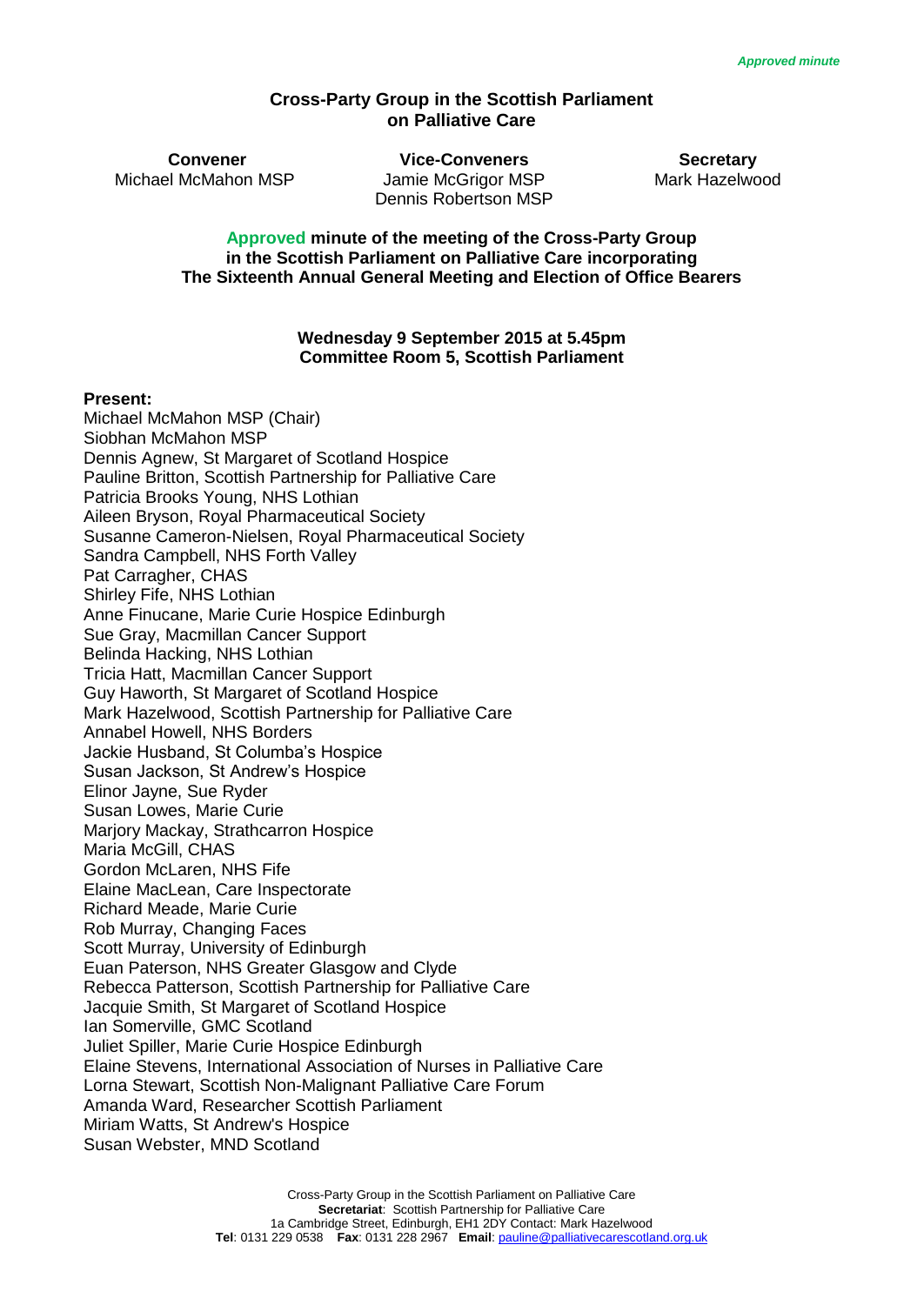Craig White, Scottish Government Mandy Yule, Ayrshire Hospice

# **Apologies:**

Iain Armstrong, British Heart Foundation Scotland Josaleen Connolly, NHS Ayrshire and Arran Joy Elliott, ABSCo Sally Lawton, NHS Grampian Sarah Miller, NHS Forth Valley Anne Mills, Ardgowan Hospice Anne Robb, NHS Tayside Ros Scott, University of Dundee Karen Stewart, NHS Fife

# **1 Welcome, introductions and apologies**

Michael McMahon welcomed everyone to the meeting and noted that a list of apologies would be included in the minute.

# **2 Annual General Meeting 2015** (Separate agenda provided as Paper 1)

**2.1 Minute of AGM 11 June 2014** (Paper 2)

The minute was approved as an accurate record of the meeting. (Proposed – Juliet Spiller; Seconded – Gordon McLaren)

### **2.2 Annual Return & Accounts** (Papers 3a and 3b)

The annual return was approved. (Proposed – Maria McGill, Seconded – Gordon McLaren) **2.3 Annual Subscription**

Michael McMahon noted that the cross party group currently operated without the need for a subscription and proposed that this continue for 2015-2016. Members present agreed with this proposal.

## **2.4 Election of Office Bearers**

Michael McMahon passed the Chair to Mark Hazelwood to lead on the election of office bearers. *Election of Convenor:* Mark noted that Michael McMahon had indicated a willingness to continue as Convenor. Michael McMahon was re-elected as Convenor. (Proposed – Pat Carragher; Seconded – Scott Murray.)

*Election of Vice Convenors:* Michael McMahon re-assumed the role of Chair and noted that Jamie McGrigor MSP and Dennis Robertson MSP were willing to continue as Vice Convenors of the cross party group. Members present elected both as Vice Convenors. (Proposed – Michael McMahon; seconded – Belinda Hacking.)

*Election of Secretary/Treasurer*: Mark Hazelwood was re-elected as Secretary and Treasurer of the Cross Party Group. (Proposed – Juliet Spiller; Seconded – Maria McGill)

## **3 Minute of previous meeting of Wednesday 11 March 2014**

The minutes of the meeting of 4 December 2013 were approved as a correct record. (Proposed – Trisha Hatt; seconded – Gordon McLaren)

## **4 Matters arising from Wednesday 11 March 2015**

## **4.1 Proposed Assisted Suicide (Scotland) Bill**

Michael McMahon updated the group that the Scottish Parliament debated the Assisted Suicide (Scotland) Bill on Wednesday 27 May 2015. After a respectful debate, MSPs voted to reject the Bill by 82 votes to 36.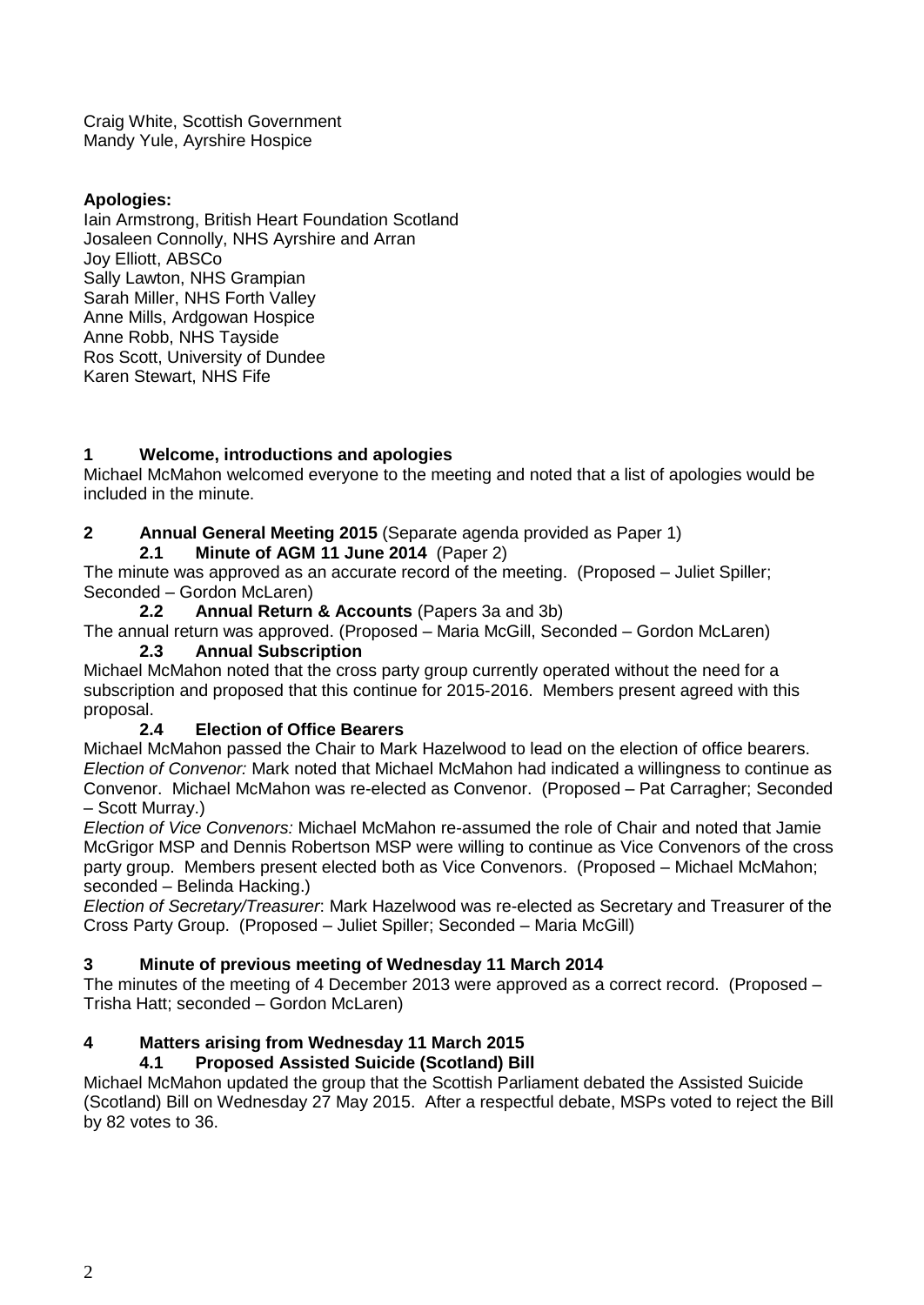### **5 Presentation and Discussion:**

### *Emergent thinking and the new Strategic Framework for Action on Palliative and End of Life Care*

*Professor Craig White, Divisional Clinical Lead Planning and Quality Division, Scottish Government*

Craig White gave a presentation, raising the following points:

- Scotland is a world leader in many areas but there is a need to address variations in quality and access to palliative and end of life care.
- It takes an average of 17 years to get 14% of evidence into practice, so we need to find alternative ways of delivering change across the country.
- Lack of a nationally agreed quality measurement system is a threat to improvement.
- Are health and social care outcomes sufficient to measure palliative care?
- There is a need for more opportunities to discuss relevant issues, and the current 'Healthier Scotland' conversation is one such opportunity.
- Money and resources are essential, and there has been a recent commitment by the Scottish Government to spend £3.5 million on palliative and end of life care over the next 3.5 years.
- The interest of MSPs through the Scottish Parliament Health and Sport Committee Inquiry into palliative care is welcome.
- The main issues that have emerged so far in development of the strategic framework for action are communication, improvement, co-ordination, training, and leadership.
- Other work underway, such as the Out of Hours Review, SPPC work, and RCN work has been helpful for the development of the strategic framework for action.
- England published its 'national framework for local action' this week.
- Professor David Clarke is consultant editor for the Strategic Framework for Action, and also is an expert advisor to the Health and Sport Committee for their inquiry on palliative care.

The presentation was followed by questions and discussion which raised the following issues:

- The need for plans for delivery once the framework has been published.
- The need to engage social carers as they provide much palliative care.
- That health and social care indicators are relevant to palliative and end of life care but very high level - there is a need to have more detail about palliative and end of life care to underpin these.
- There is a crisis in the GP workforce which has implications for support of people at home and in the community.
- The need to ensure that the development of new National Care Standards are appropriately linked in to developments in palliative and end of life care.
- As a result of resolutions adopted recently SG will be expected to report to the World Health Organisation during 2016 on progress towards integrating palliative care.
- An increasing number of people with a cancer diagnosis are living longer with palliative care needs.
- The role played by carers should be recognised in the Strategic Framework for Action.
- The importance of linkages with bereavement care.
- The importance of finding relevant ways of measuring and monitoring improvement.
- A huge amount of palliative care happens that isn't labelled as such, and this needs to be recognised and resourced.
- The potential for input from health economists in the future.